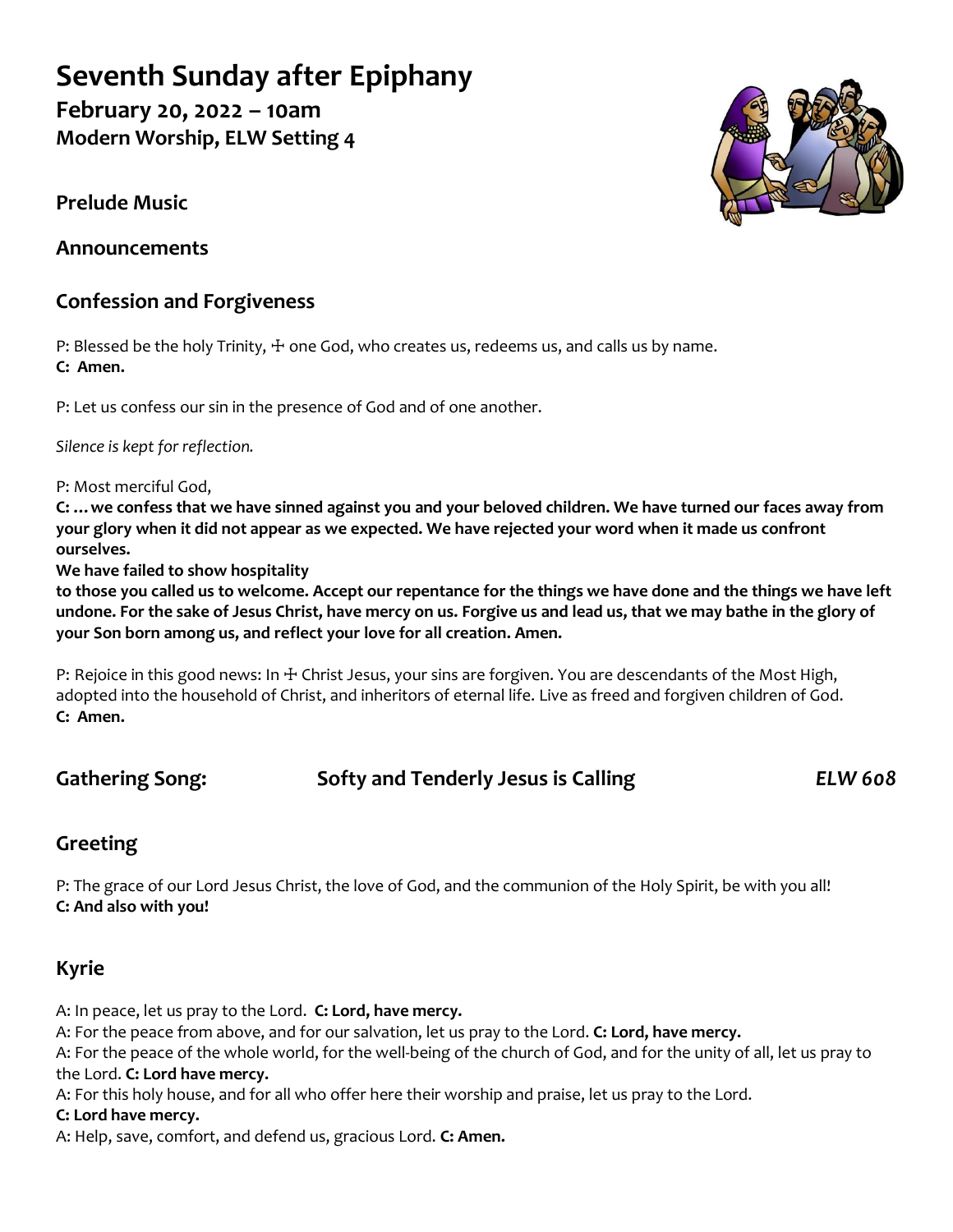# **Prayer of the Day**

A: Let us pray together,

**C: O Lord Jesus, make us instruments of your peace, that where there is hatred, we may sow love, where there is injury, pardon, and where there is despair, hope. Grant, O divine master, that we may seek to console, to understand, and to love in your name, for you live and reign with the Father and the Holy Spirit, one God, now and forever. Amen.**

# **Children's Message** *Annie Slabaugh*

# **First Reading: Genesis 45:3-11, 15**

*Many years after being sold into slavery by his jealous brothers, Joseph reveals himself to them. Now the second-incommand in Egypt, Joseph reassures his brothers that God has used their evil intentions for good to preserve life during a devastating famine, and Joseph forgives them.*

3 Joseph said to his brothers, "I am Joseph. Is my father still alive?" But his brothers could not answer him, so dismayed were they at his presence. <sup>4</sup>Then Joseph said to his brothers, "Come closer to me." And they came closer. He said, "I am your brother, Joseph, whom you sold into Egypt. <sup>5</sup>And now do not be distressed, or angry with yourselves, because you sold me here; for God sent me before you to preserve life. <sup>6</sup>For the famine has been in the land these two years; and there are five more years in which there will be neither plowing nor harvest. 7God sent me before you to preserve for you a remnant on earth, and to keep alive for you many survivors. <sup>8</sup>So it was not you who sent me here, but God; he has made me a father to Pharaoh, and lord of all his house and ruler over all the land of Egypt. <sup>9</sup>Hurry and go up to my father and say to him, 'Thus says your son Joseph, God has made me lord of all Egypt; come down to me, do not delay. <sup>10</sup>You shall settle in the land of Goshen, and you shall be near me, you and your children and your children's children, as well as your flocks, your herds, and all that you have. <sup>11</sup>I will provide for you there—since there are five more years of famine to come—so that you and your household, and all that you have, will not come to poverty.'" <sup>15</sup>And he kissed all his brothers and wept upon them; and after that his brothers talked with him.

L: The Word of the Lord

**C: Thanks be to God**

# **Gospel Acclamation: Lord, Listen to Your Children Praying (x2)** *ELW 752*

Lord, listen to your children praying, Lord, send your Spirit in this place; Lord, listen to your children praying, send us love, send us pow'r, send us grace.

# **Gospel: Luke 6:27-38**

*Jesus continues to address a crowd of his disciples. He invites his followers to shower radical love, blessing, forgiveness, generosity, and trust even on enemies and outsiders. Living in harmony with God's intent brings the reward of overflowing blessing.*

P: A reading from… **C: Glory to You, O Lord.**

Jesus said: <sup>274</sup>But I say to you that listen, Love your enemies, do good to those who hate you, <sup>28</sup>bless those who curse you, pray for those who abuse you. <sup>29</sup>If anyone strikes you on the cheek, offer the other also; and from anyone who takes away your coat do not withhold even your shirt. <sup>30</sup>Give to everyone who begs from you; and if anyone takes away your goods, do not ask for them again. <sup>31</sup>Do to others as you would have them do to you. <sup>324</sup>If you love those who love you, what credit is that to you? For even sinners love those who love them. 33If you do good to those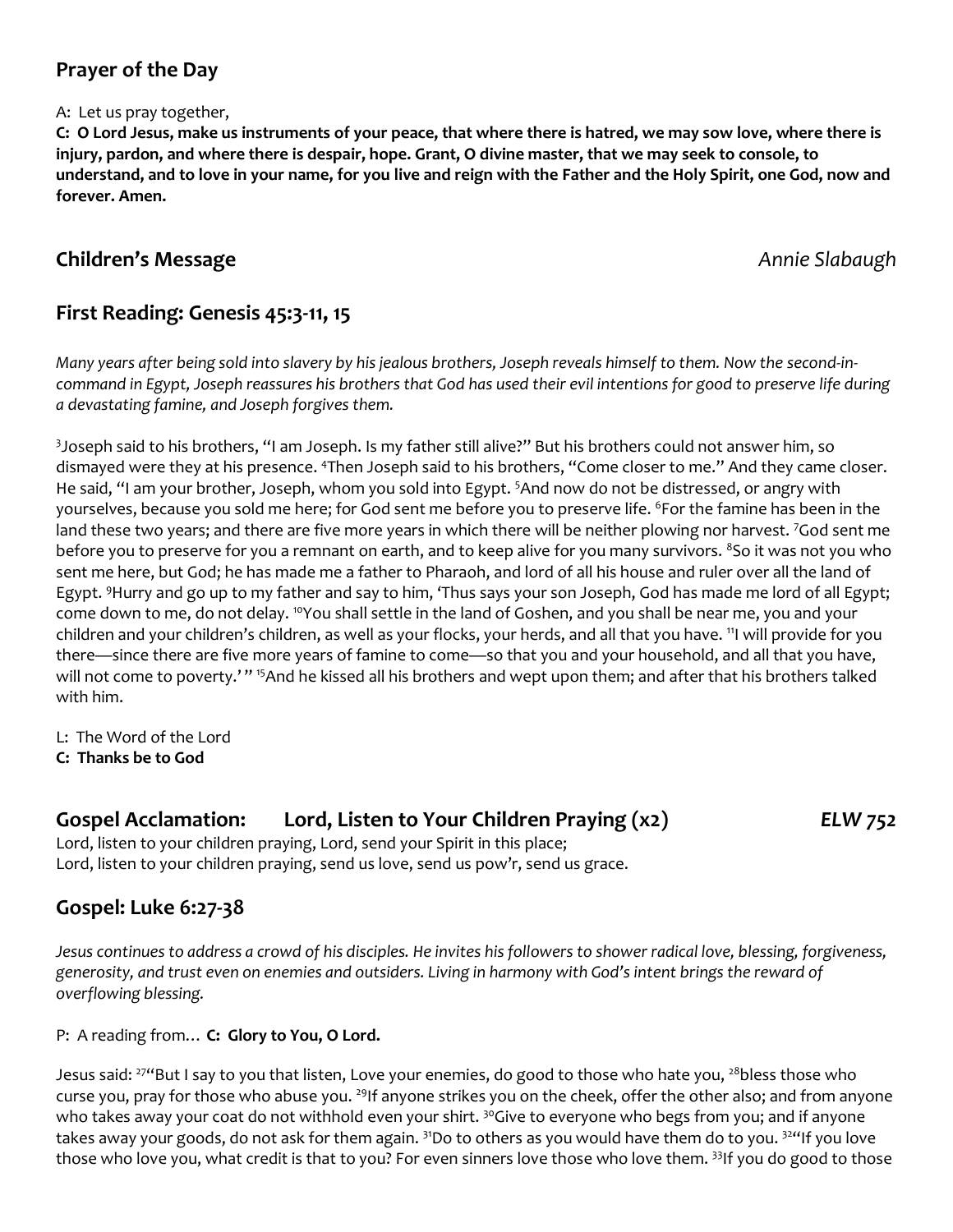who do good to you, what credit is that to you? For even sinners do the same. <sup>34</sup>If you lend to those from whom you hope to receive, what credit is that to you? Even sinners lend to sinners, to receive as much again. <sup>35</sup>But love your enemies, do good, and lend, expecting nothing in return. Your reward will be great, and you will be children of the Most High; for he is kind to the ungrateful and the wicked. <sup>36</sup>Be merciful, just as your Father is merciful. <sup>37</sup> Oo not judge, and you will not be judged; do not condemn, and you will not be condemned. Forgive, and you will be forgiven; <sup>38</sup>give, and it will be given to you. A good measure, pressed down, shaken together, running over, will be put into your lap; for the measure you give will be the measure you get back."

P: The Gospel of the Lord. **C: Praise to you, O Christ.**

**Sermon** *Pastor Paul Busekist*

**Song of the Day: Light Dawns on a Weary World** *ELW 726*

# **Apostles Creed**

**I believe in God, the Father almighty, creator of Heaven and earth.** 

**I believe in Jesus Christ, God's only Son, our Lord, who was conceived by the Holy Spirit, born of the virgin Mary, suffered under Pontius Pilate, was crucified, died, and was buried; he descended to the dead. On the third day he rose again; he ascended into heaven, he is seated at the right hand of the Father, and he will come to judge the living and the dead.**

**I believe in the Holy Spirit, the holy catholic church, the communion of saints, the forgiveness of sins, the resurrection of the body, and the life everlasting. Amen.**

# **Prayers of the Church / Sign of the Peace**

**Offering** *(encouraged for before or after service, using vase only and not ushers)*

# **Offering Prayer**

### A: Let us pray.

**C: Blessed are you, O God, Sovereign of the universe. You offer us new beginnings and guide us on our journey. Lead us to your table, nourish us with this heavenly food, and prepare us to carry your love to a hungry world, in the name of Christ our light. Amen.**

# **Words of Institution**

# **Lord's Prayer**

**Our Father, who art in heaven, hallowed be thy name, thy kingdom come, thy will be done, on earth as it is in heaven. Give us this day our daily bread; and forgive us our trespasses, as we forgive those who trespass against us; and lead us not into temptation, but deliver us from evil. For thine is the kingdom, and the power, and the glory, forever and ever. Amen.**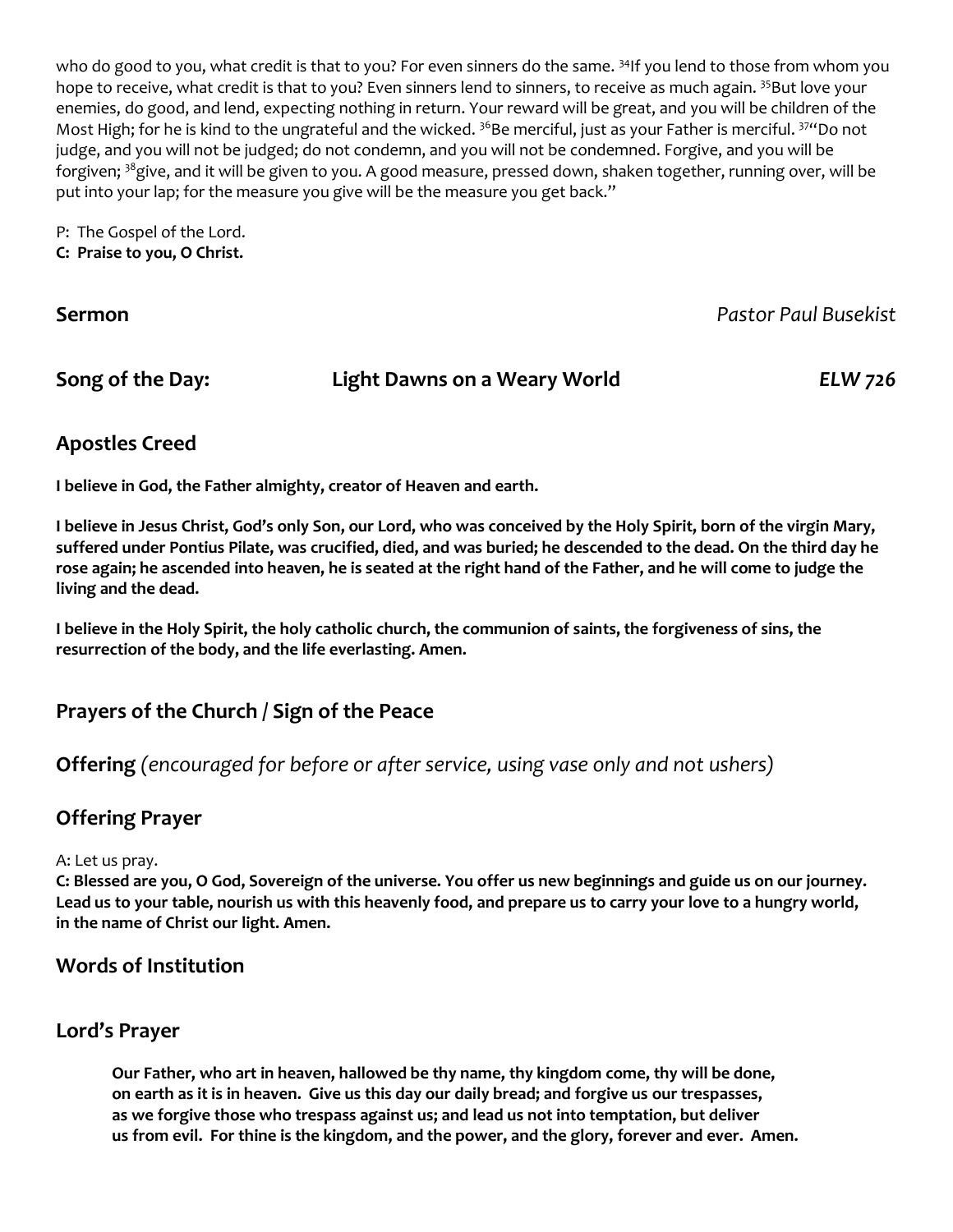# **Communion**

# **Communion Songs: Be Still My Soul (***words below***) In Christ There Is No East or West** *ELW 650*

### **Be Still My Soul:**

Be still, my soul, the Lord is on thy side. Bear patiently the cross of grief or pain. Leave to thy God to order and provide. In every change He faithful will remain. through thorny ways leads to a joyful end.

Be still, my soul, they God doth undertake to guide the future as He has the past. Thy hope, thy confidence let nothing shake. All now mysterious shall be bright at last. Be still, my soul, the waves and wind still know His voice, who ruled them while He dwelt below.

In You I rest; in You I found my hope. In You I trust; You never let me go. I place my life within Your hands alone. Be still, my soul.

Be still, my soul, the hour is hast'ning on When we shall be forever with the Lord. When disappointment, grief, and fear are gone,sorrow forgot, Love's purest joys restored. Be still, my soul, when change and tears are past; all safe and blessed we shall meet at last.

In You I rest; in You I found my hope. In You I trust; You never let me go. I place my life within Your hands alone. Be still, my soul. In You I rest; in You I found my hope. In You I trust; You never let me go. I place my life within Your hands alone. Be still, my soul. Be still, my soul. Be still, my soul.

# **Final Blessing**

P: God, who leads you in pathways of righteousness, who rejoices over you, and who calls you by name, ☩ bless your going out and your coming in, today and forever. **C: Amen.**

### **Sending Song: Marvelous Light** *(words below)*

Into marvelous light I'm running, out of darkness, out of shame. Through the cross You are the truth, You are the life, You are the way.

I once was fatherless, a stranger with no hope. Your kindness wakened me, wakened me from my sleep, now. Your love, it beckons deeply, a call to come and die. By grace now I will come and take this life, take this life.

Sin has lost its power, death has lost its sting. From the grave You've risen victoriously.

Into marvelous light I'm running, out of darkness, out of shame. Through the cross You are the truth, You are the life, You are the way.

My dead heart now is beating, my deepest stain's now clean. Your breath fills up my lungs; Now I'm free, now I'm free. My dead heart now is beating, my deepest stain's now clean. Your breath fills up my lungs; Now I'm free, now I'm free.

Sin has lost its power, death has lost its sting. From the grave You've risen victoriously.

Into marvelous light I'm running, out of darkness, out of shame. Through the cross You are the truth, You are the life, You are the way.

Lift my hands and spin around, see the light that I have found. Oh, the marvelous light, marvelous light. It's Christ in you.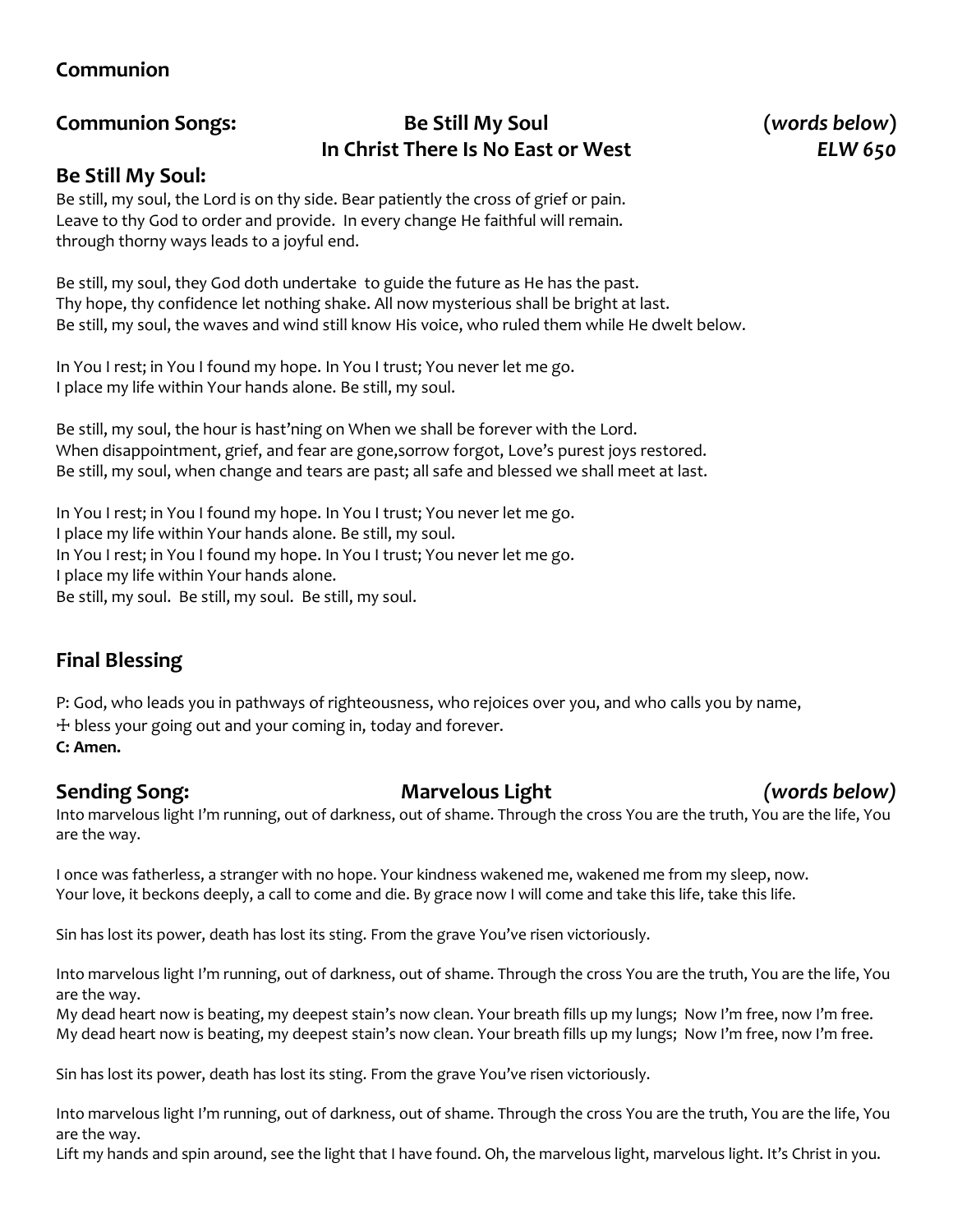Lift my hands and spin around, see the light that I have found. Oh, the marvelous light, marvelous light.

Into marvelous light I'm running, out of darkness, out of shame. Through the cross You are the truth, You are the life, You are the way.

# **Dismissal**

A: Go with Christ into a weary world. Share the good news. **C: Thanks be to God.**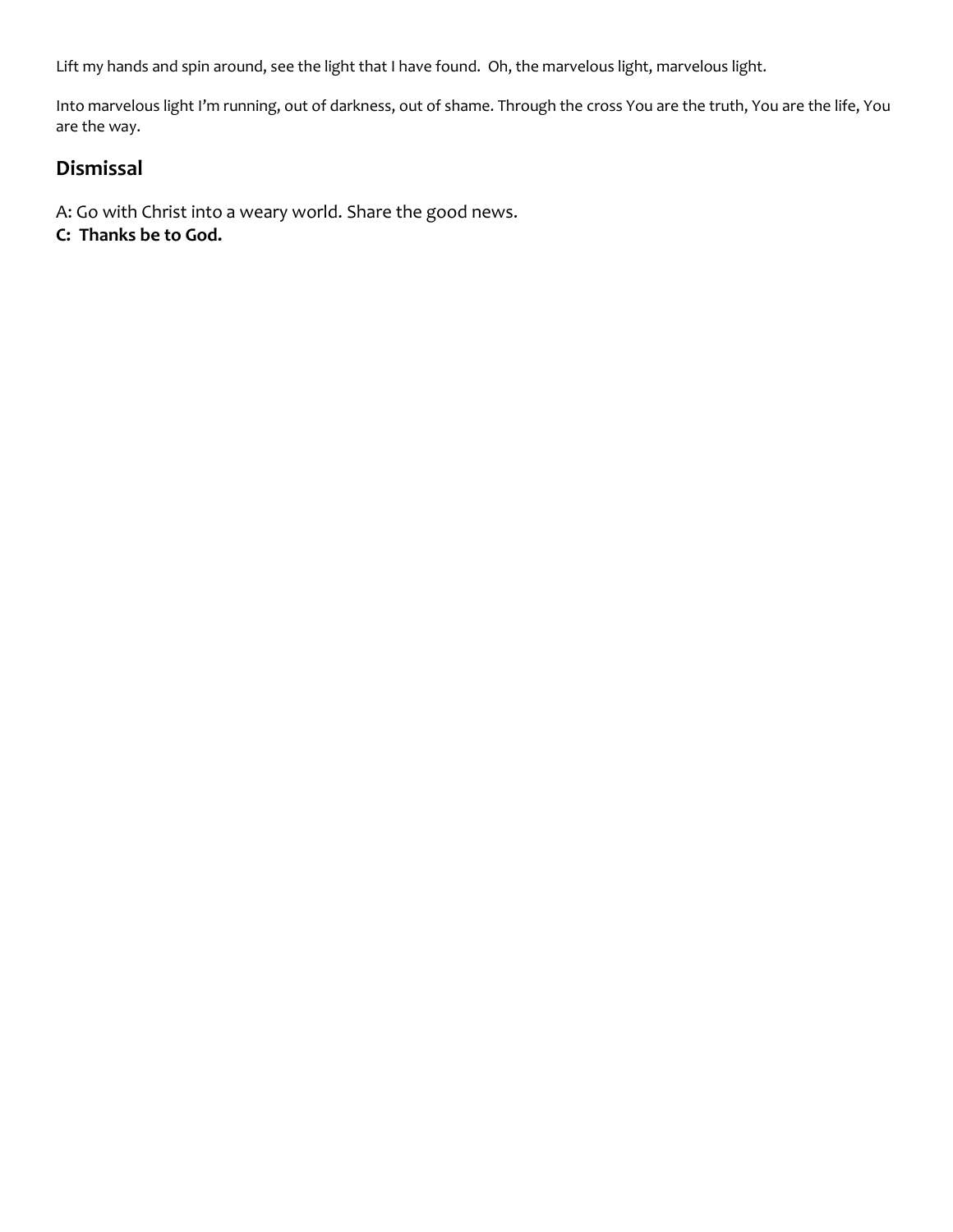

1050 Peninsula Drive Traverse City, MI 49686 (231) 947-9880 www.bethlehemtc.org

February 20, 2022

# **HAPPY BIRTHDAY**

2/21-Daniel Hahn 2/24-Paul Rundhaug 2/26-Crystel Fernholz 2/26-Fay Miller

2/22-Sarah Denton 2/25-Doug Stowe 2/26-Barb Beyer

#### Please note the change: A COVID update from Council:

This week, the Grand Traverse County Covid positivity dipped below the 14-day average 17.5% Covid positivity threshold set up by Council for our current precautions. Therefore, we will transition to a new worship masking standard of "masks optional for vaccinated persons and required for unvaccinated persons." This will ensure that we are doing our part to keep our parishioners and community safe. At the time of printing this bulletin, Munson Healthcare is still at its historic Pandemic Response Level of Red (https://www.munsonhealthcare.org/services/community-health/covid19/pandemic-status). Stay safe, pray for all good things, and see you soon! -Your Bethlehem Church Council

Lent Update: As Covid numbers seem now to be heading in an encouraging direction, we hope to ease back into Fellowship supper gatherings this Lenten season. For March 9, 16, 23, 30 and April 6th, we are planning to have a "simple soup and bread\*" dinner in the Fellowship Hall, followed by worship at 6:30. Our 1st Communion students will have class before dinner. Here's our schedule for each night:

5:30pm - 1st Communion Class in the Youth Room (others welcome to socialize in the Gathering Space)

6:00pm - "A Simple Soup\* at Six"

6:30pm - Brief Worship (Holden Evening Prayer, Taize, or Scripture with Songs and short message for approximately 30 minutes)

#### \*Our soup each night will be served also with bread, a veggie tray, dessert, coffee and punch.

Our Lenten theme this year is "The Message and the Messenger" and will focus during the worship message on an eclectic mix of biblical and modern messengers of the gospel. We hope to see you then!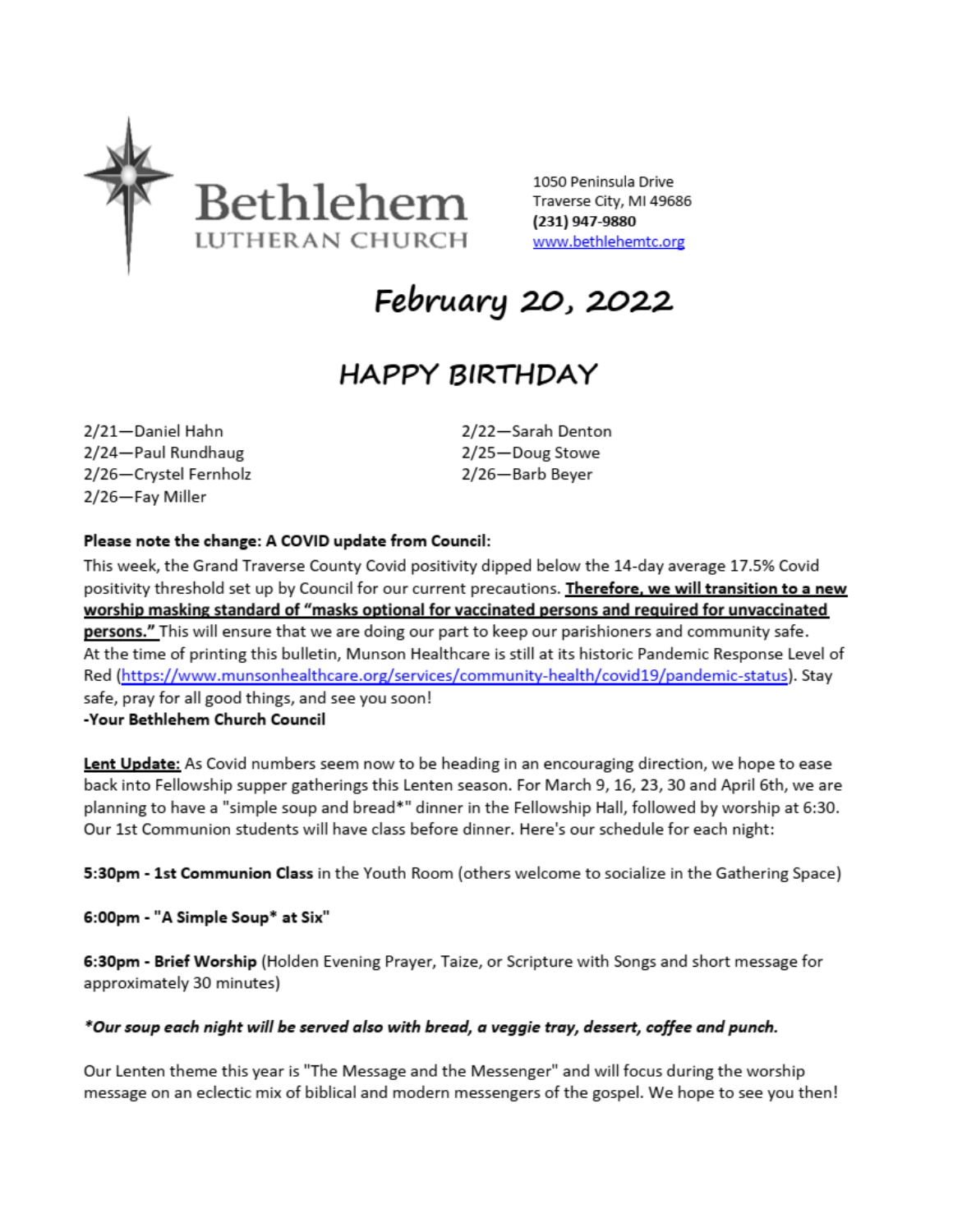#### Please note that the new Building and Office Hours are: 9:00am – 2:30pm, Monday – Thursday.

#### Today's altar flowers are donated by: the Congregation in thanks for all of God's blessings.

**Sunday flowers:** Those of you who donate for the weekly flowers: you are welcome to wait a few minutes after the service in the kitchen to pick-up a bouquet for yourself or someone else. The flower brigade is so thankful for your donation they want to thank you also.

The Slabaugh Family are in need of new part-time childcare starting Monday, May 2nd. Days needed are Monday & Tuesday 9AM - 5PM (9AM - 3PM on the 2nd Tuesday of the month). If you have an interest or know of anyone please reach out to Annie to talk further!

LADIES' AFTERNOON OF FUN - TODAY! ALL women of Bethlehem are invited to an afternoon of games and prizes! February 20th from 2-4PM. Potluck finger snacks are encouraged! Lots of fun and laughs! See you there! Living Water Ministries has decided to postpone the upcoming Charge event, moving it from March 18-20, 2022 to November 4-6, 2022. It is their hope this postponement will buy necessary time for current COVID realities to lessen so that we can gather together all of God's children this fall for a phenomenal weekend of faith formation, service, leadership, and community. Please reach out to Annie either after church or at annie.slabaugh@bethlehemtc.org for any questions or concerns.

Giving Statements Available: Your individual giving statements are available in your mailbox in the Narthex. The statement covers giving from January through December 2021. Please pick them up at your convenience. To save on postage, I will mail out the ones not picked up by the end of March 2022. Thank you for your generous support for the programs and ministries of your church especially during these uncertain times. Your Bookkeeper

The February issue of the STAR is available. Beginning with the March issue, the Star will be published on the last Sunday of the previous month. For example, the March issue will be published on February 27<sup>th</sup>. If you have an article to submit, the due date will be the third Friday of the previous month. If you have any questions, please contact Barbara Oster in the church office. For current issues of the Star, feel free to check online at www.bethlehemtc.org < About Us > "The Online Bethlehem Star" or type this URL to get these directly: http://www.bethlehemtc.org/the-bethlehem-star-newsletter.

#### Due Dates for STAR/Bulletin/Screenannouncements:

STAR: The third Friday of the month sent to admin@bethlehemtc.org (Please note STAR in subject line) Bulletin/Verbal Announcements: Wednesday of the week sent to admin@bethlehemtc.org (Bulletin/Worship Folder is printed on Thursday morning.) (Please note Bulletin or Announcement in subject line) Screen Announcements/Weekly BLC Emails: Tuesday of the week sent to

annie.slabaugh@bethlehemtc.org (Annie works Sunday - Wednesday)

Monthly STAR: Thanks to all of you who have said that you will read the STAR on line or pick it up at church. Those of you who come to church, be thinking if there is any member close in your neighborhood that you could deliver their copy to them. If you have recently decided to read on line or pick-up at church please call the office and let them know.

The Ski Trip will be on Saturday, February 26<sup>th</sup>, we will meet at Crystal Mountain at 9AM and ski until our heart's content! Around 12PM we will meet up over by the tents for lunch (BYO!!) and will have some fellowship time together before heading back out to hit the slopes! We will then meet up again at 4PM and head over to Geno's to continue our tradition of dinner and fellowship! If you are interested in coming to the ski trip and haven't let Annie know yet please let her know ASAP so they can finalize total costs. Also, if you need rental equipment please let Annie know this as well at annie.slabaugh@bethlehemtc.org!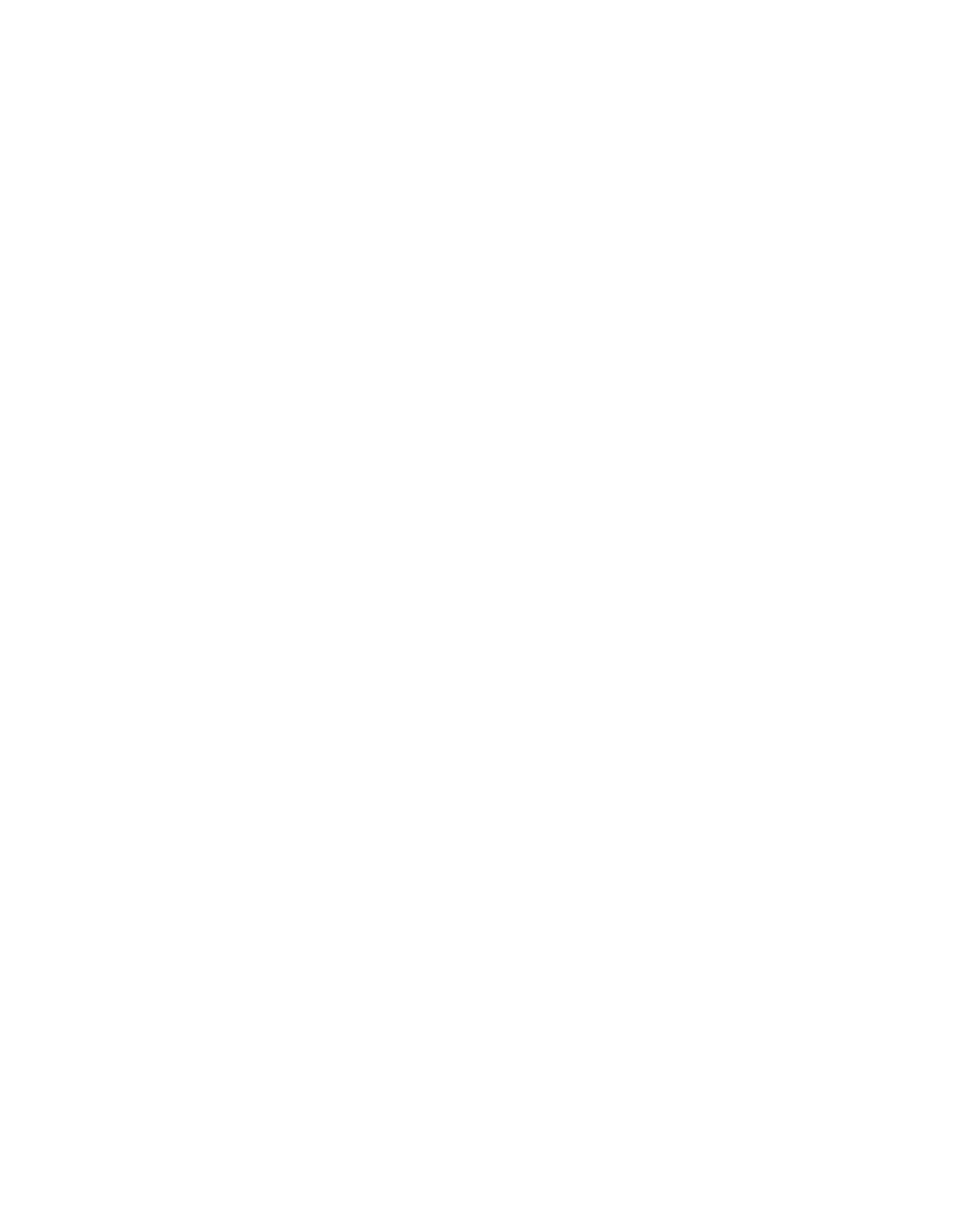The newest Living Lutheran magazine and the January/February/March Christ in our Home can be picked up at the welcome table on Sunday mornings, from the Shooting STAR box below the outside mailbox, or during parking lot communion.

LAUNDRY BASKET PROJECT FOR 2022: We are collecting cleaning items to be given out during the Baby Pantry here at Bethlehem. There is an example basket in the Narthex along with a list of items needed. You may fill an entire basket OR bring single items if you prefer. We would like to have baskets available beginning in March. Thank you for your participation!

Book Club: The book for the Feb. 22 book club meeting at 5:30 on ZOOM is Finding Dorothy. Books from the library are in the plastic bin outside of church. Be sure to sign your name on the sheet next to the number that matches the number on your bag. This book is fiction based on fact told from the point of view of the wife of L Frank Baum, the author of The Wizard of Oz. It describes the actions of Baum's wife Maud as she tries to make certain that the movie stays true to Baum's original story. If you are not already on the email list and would like to join the discussion, please send your email to Cindy Monroe at cmonroe@chartermi.net.

CHOIR NEWS: The choir hopes to continue singing one time per month on weekends when the majority of singers are in town. If you are interested, please contact Tony Bero at 231 942-1162 or bero.tony@gmail.com

Stony Lake Camp Registration is open and free to all young campers interested! The deadline has been extended indefinitely and there is still room! Please register online as soon as possible and let Annie know! The week Bethlehem Adult Leaders will be there is Week 1 (June 19 - 24) so make sure you register for that week! Reach out to Annie either after worship or at annie.slabaugh@bethlehemtc.org with any questions or concerns.

Please consider signing up for Altar Flowers for a Sunday service. You may use the sign-up poster in the Narthex by signing on the date you request. Then fill out a pink slip with the necessary information and place it and a check for \$40 (payable to Bethlehem Lutheran Church or BLC) in the offering plate on Sunday morning (Preferable) or during the week, in the Administration Assistant's mailbox near the church office entrance. You may select either "in honor" or "in memory" or "to celebrate". If someone has already signed on the date you would like, feel free to add your name - we welcome more than one on a Sunday.

Celebrate a new child in your life with a rose on the baptismal font! Cost \$10.00 per rose. Contact Barbara Oster at beo6475@yahoo.com or 231.668.7038.

The outdoor food pantry is closed until spring to make sure that none of the food is damaged by the cold. You can still bring in your staples at any time and place it in the teal bin under the table by the mailboxes. One BLC member knew of an apartment complex for low income residents with food needs and delivered 12 overflowing bags of what had been outside to the very grateful recipients. Please keep the residents of the 72 unit Brookside Commons Apartments in your prayers. Watch for the pantry to jump back into full swing in the spring.

Our blog has been renamed "Paths of Hope". Check it out on the Bethlehem website: http://www.bethlehemtc.org/new-blog-paths-of-hope.

The Wednesday morning bible study of Matthew meets from 9-11am. All are welcome. Bring your own bible. We read the bible and then talk about what we read. We say a prayer for any needs that are shared. Come. Join a fellowship. Leader is Barbara Graf.

Quilters need help! We meet on Tuesdays 9:00am-11:00am. It is not traditional quilting. We tie three layers of fabric together. The "quilts" are sent all over the world when needed by Lutheran World Relief. So if you can tie or even cut, please join us on Tuesday mornings.